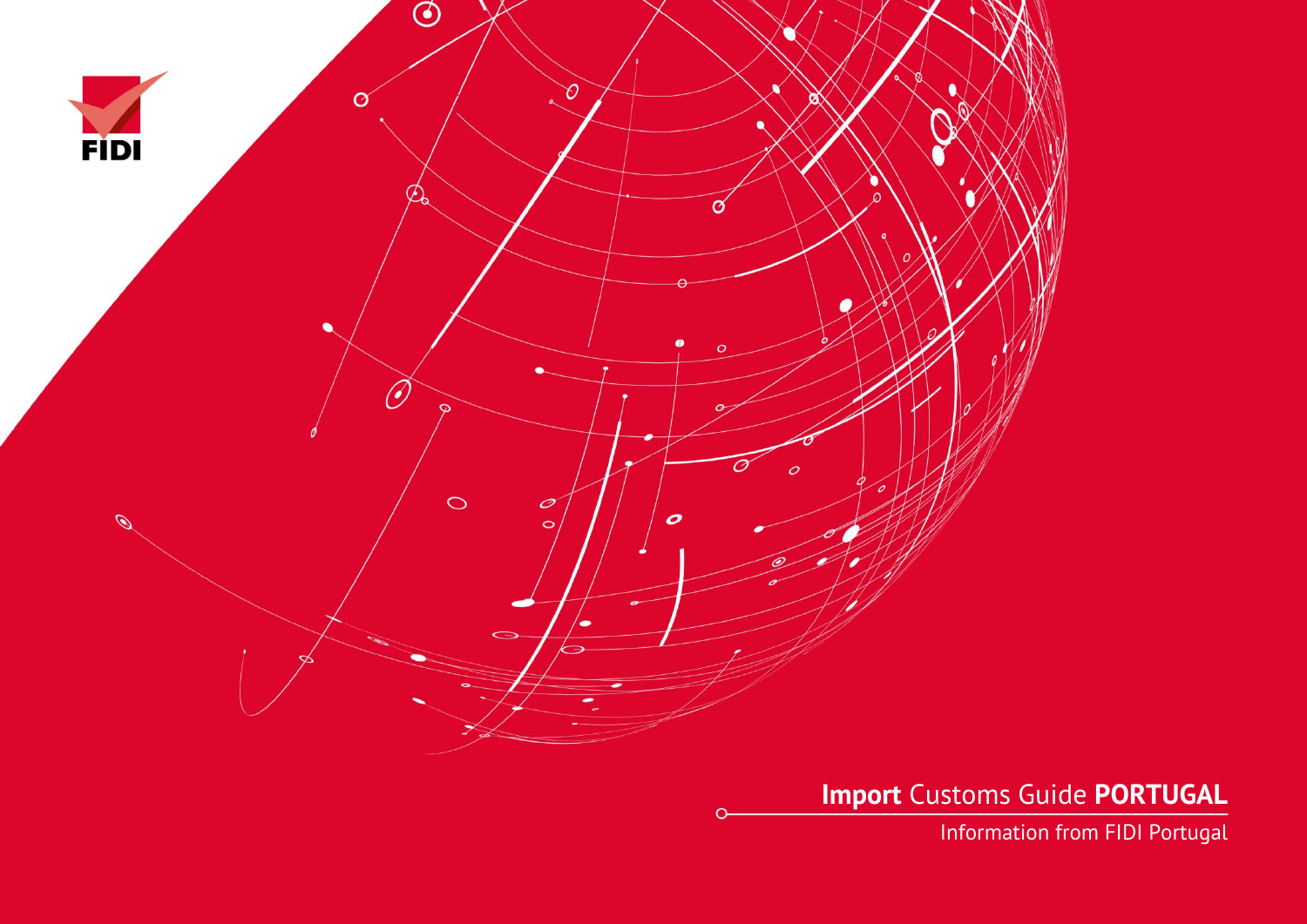## **Import Customs guide** PORTUGAL

## **The global quality standard for international moving.**

The FAIM label is your global assurance for a smooth, safe and comprehensive relocation process.





| <b>GOODS</b>                                                           | <b>DOCUMENTS REQUIRED</b>                                                                                                                                                                                                                                                                                                                                                                                                                                                                                                                                                                                                                                                                                                                                                                                                                                                                                                                                                                                                                                                                                                                                                                                                                         | <b>CUSTOMS PRESCRIPTIONS</b>                                                                                                                                                                                                                                                                                                                                                                                                                                                                                                             | <b>REMARKS</b>                                                                                                                                                                                                                                                                                                                                                                                                                                                                                                                                                                                                                                                                                        |
|------------------------------------------------------------------------|---------------------------------------------------------------------------------------------------------------------------------------------------------------------------------------------------------------------------------------------------------------------------------------------------------------------------------------------------------------------------------------------------------------------------------------------------------------------------------------------------------------------------------------------------------------------------------------------------------------------------------------------------------------------------------------------------------------------------------------------------------------------------------------------------------------------------------------------------------------------------------------------------------------------------------------------------------------------------------------------------------------------------------------------------------------------------------------------------------------------------------------------------------------------------------------------------------------------------------------------------|------------------------------------------------------------------------------------------------------------------------------------------------------------------------------------------------------------------------------------------------------------------------------------------------------------------------------------------------------------------------------------------------------------------------------------------------------------------------------------------------------------------------------------------|-------------------------------------------------------------------------------------------------------------------------------------------------------------------------------------------------------------------------------------------------------------------------------------------------------------------------------------------------------------------------------------------------------------------------------------------------------------------------------------------------------------------------------------------------------------------------------------------------------------------------------------------------------------------------------------------------------|
| Removal Goods - Private persons, coming from<br>non-EEC countries only | Baggage Certificate - This can be obtained<br>at a Portuguese Embassy or Consulate of the<br>country you are leaving. This document is<br>very important as it will give you exemption<br>of taxes and duties. Please ask to include<br>Cancelation declaration if current legal<br>residence is at origin country and never<br>mention you are moving to a secondary<br>residence. It must state that you resided on<br>the origin country for more than 12 months<br>and mention the date when you are<br>transferring your main residence to Portugal.<br><b>Residence Certificate - This can be obtained</b><br>in the 'lunta de Freguesia' closest to your<br>residence in Portugal. It must mention the<br>date of your arrival to Portugal (no later<br>than 6 months regarding actual date). The<br>address must the same as the one<br>associated to the fiscal number.<br>Portuguese Fiscal Number - This is known<br>as 'Número de Contribuinte' or 'NIF' in<br>Portugal. It can be easily obtained at a<br>'Servico de Financas'. This document cannot<br>be associated with a legal representative<br>(which happens when you already have a<br>Portuguese fiscal number and live abroad)<br>and the address must be the same as the | Declarations to be supplied by the agent at<br>destination and signed at agent's office.<br>• Importation Customs Clearance Charges:<br>• Although normal removal goods are duty<br>free, there are always customs broker<br>fees to be considered which are based on<br>ad-valorem. Port handling charges and<br>warehouse fees are included in these<br>charges (rather expensive - quotations<br>should be requested).<br>In case all required documents are not<br>available, duties and taxes are payable on<br>the declared value. | • Normally, household removals should be<br>imported in 1 single shipment, from 1 place<br>of origin.<br>In special circumstances and on<br>submission of proofs and explanation to<br>the General Customs Board, prior to the<br>removal, it is possible to obtain the<br>necessary permission to import<br>household goods in 2 or more shipments.<br>A full inventory must be produced with<br>the first consignment showing clearly<br>which goods are being imported in the<br>first consignment and which belong to<br>the second shipment.<br>• All documents must be with the Agent<br>before the goods arrive. Otherwise, it will<br>be impossible to organise Customs<br>clearance in time. |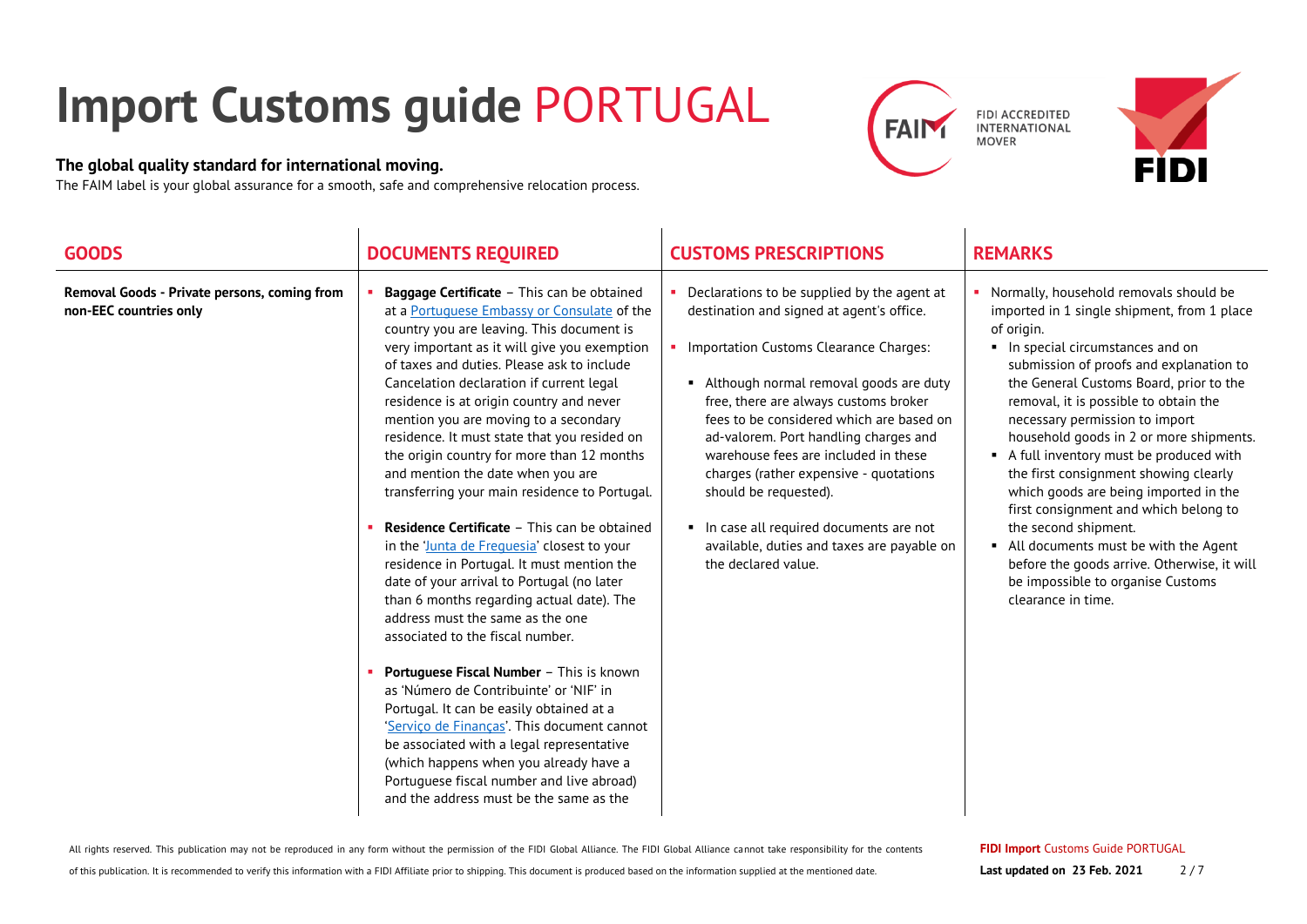| <b>GOODS</b>                                                          | <b>DOCUMENTS REQUIRED</b>                                                                                                                                                                                                                                                                                                                                                                                        | <b>CUSTOMS PRESCRIPTIONS</b>                                                                                                                                                                                                                                                                                                                                                                              | <b>REMARKS</b>                                                                                                                                                                                                                                                                                           |
|-----------------------------------------------------------------------|------------------------------------------------------------------------------------------------------------------------------------------------------------------------------------------------------------------------------------------------------------------------------------------------------------------------------------------------------------------------------------------------------------------|-----------------------------------------------------------------------------------------------------------------------------------------------------------------------------------------------------------------------------------------------------------------------------------------------------------------------------------------------------------------------------------------------------------|----------------------------------------------------------------------------------------------------------------------------------------------------------------------------------------------------------------------------------------------------------------------------------------------------------|
|                                                                       | one on the Residence Certificate.<br>European Citizen Registry Certificate -<br>Issued by the Town Hall of your area. You<br>may find additional information on the<br>Immigration and Borders Service website.<br>• Passport<br>• Visa Permit / Work Permit - Applicable for<br>non-Portuguese and non-EU citizens.<br>Declarations to be supplied by the agent at<br>destination and signed at agent's office. |                                                                                                                                                                                                                                                                                                                                                                                                           |                                                                                                                                                                                                                                                                                                          |
| Removals goods - Secondary residence coming<br>from non-EEC countries | • Portuguese Fiscal Number Copy<br>• Passport Copy<br>• Declarations to be supplied by the agent at<br>destination and signed at agent's office.                                                                                                                                                                                                                                                                 | Duties and Taxes will be 23% + % Duties<br>depending of the Item imported and the<br>value shown on the Declarations and<br>Transport Value.                                                                                                                                                                                                                                                              | • In this situation the payment of Duties and<br>Taxes will be applicable.                                                                                                                                                                                                                               |
| <b>Diplomatic removals</b>                                            | • Diplomats, other consular officials,<br>diplomatic and international mission<br>accredited in Portugal:<br>• Diplomatic franchise must be obtained by<br>Embassy through the Portuguese Ministry<br>of Foreign Affairs with a minimum of 15<br>days before shipment arrives.                                                                                                                                   | Duty free entry.<br>Owner must be in Portugal at least 1 week<br>prior to removal arrival for diplomatic or<br>non-diplomatic shipments.<br>Without above documents, customs<br>clearance cannot be performed, and<br>shipment will have to be kept under<br>customs supervision, paying heavy storage<br>charges.<br>Alcohol beverages are prohibited in the<br>shipment (see prohibited items section). | Diplomatic franchise must be obtained from<br>local Embassy. In order to allow the issue of<br>this document, details of shipment and list<br>must be given in advance in order to give<br>time to apply for it.<br>Diplomatic moves from EEC countries<br>×<br>require only an inventory list of goods. |
| Antiques - part of removal                                            | • No documents as long as included in a<br>removal.                                                                                                                                                                                                                                                                                                                                                              | Duty free entry.                                                                                                                                                                                                                                                                                                                                                                                          | • It is convenient to declare them to Customs<br>at the time of entry in Portugal in order to<br>avoid problems at the time of eventual<br>exportation.                                                                                                                                                  |

All rights reserved. This publication may not be reproduced in any form without the permission of the FIDI Global Alliance. The FIDI Global Alliance cannot take responsibility for the contents

of this publication. It is recommended to verify this information with a FIDI Affiliate prior to shipping. This document is produced based on the information supplied at the mentioned date.

**FIDI Import** Customs Guide PORTUGAL

**Last updated on 23 Feb. 2021** 3/7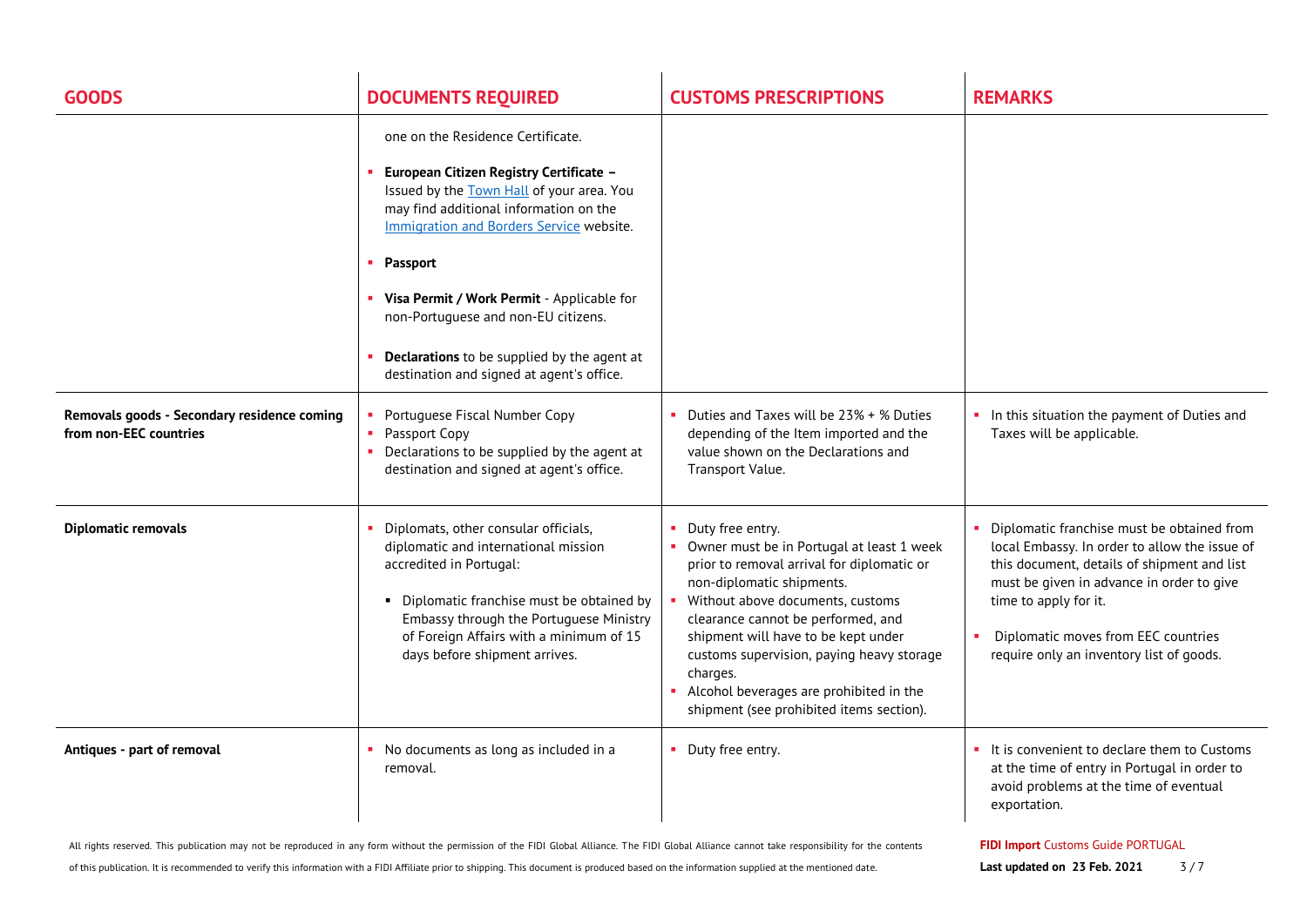| <b>GOODS</b>                     | <b>DOCUMENTS REQUIRED</b>                                                                                                                                                                                                                                                                                                                                                                                                                                                                                              | <b>CUSTOMS PRESCRIPTIONS</b>                                                                                                                                                                                                                                                         | <b>REMARKS</b>                                                                                                                                                                                                                                                                             |
|----------------------------------|------------------------------------------------------------------------------------------------------------------------------------------------------------------------------------------------------------------------------------------------------------------------------------------------------------------------------------------------------------------------------------------------------------------------------------------------------------------------------------------------------------------------|--------------------------------------------------------------------------------------------------------------------------------------------------------------------------------------------------------------------------------------------------------------------------------------|--------------------------------------------------------------------------------------------------------------------------------------------------------------------------------------------------------------------------------------------------------------------------------------------|
| Antiques - Imported separately   | • Import licence and invoice.                                                                                                                                                                                                                                                                                                                                                                                                                                                                                          | Subject to payment of duties.                                                                                                                                                                                                                                                        | • If imported alone:<br>Only commercial companies can apply for<br>import licences.                                                                                                                                                                                                        |
| Fine arts, Exhibition goods      | Document issued by the Gallery / Museum<br>that owns the goods stating that article is<br>being shipped to  to show on a given<br>exhibition, to be held at  for a "x" period of<br>time.<br>Museum / Gallery that is receiving works<br>must apply for a special temporary import<br>licence to Customs Main Office, for a<br>maximum period of 6 months, stating the<br>reason for the importation.<br>Commercial invoice.<br>EUR 1 certificate.<br>Title of ownership.<br>Identification / catalogue or ATA carnet. | If imported under ATA carnet, no duties or<br>taxes or deposits are necessary.<br>If no ATA carnet available, Customs duties<br>must be guaranteed by a deposit or bank<br>quarantee.                                                                                                | Import duties depend on nature of goods.<br>• Regulation may be changed without notice.<br>Always check with your local agent.                                                                                                                                                             |
| <b>Inheritance</b>               | Luggage Certificate (Certificado de<br>bagagem) issued by nearest Portuguese<br>Consulate, stating that the items of the<br>attached list belong to Mr / Mrs and were<br>inherited by Mr / Mrs<br>Testament and respective authenticated<br>translation into Portuguese.<br>Declaration confirming death of testator.<br>Passport of consignee.                                                                                                                                                                        | • Duty free entry.                                                                                                                                                                                                                                                                   | • Consignee must be in Portugal by the time<br>of goods arrival.                                                                                                                                                                                                                           |
| <b>Motorcars and Motorcycles</b> | Full documentation of vehicle such as<br>registration certificate and title of property.<br>International driving licence.<br>Insurance document.<br>Declaration from the Portuguese Embassy<br>stating that client lived for more than 12<br>months abroad.                                                                                                                                                                                                                                                           | Duty free entry for temporary import of 12<br>months, during which definitive Legalization<br>of the car must be made.<br>Costs of duties and taxes depend on the<br>value of motorcar in Portugal<br>If no definitive importation is performed,<br>motorcar must leave the country. | • Vehicle must belong to owner 12 months<br>prior to arrival of owner in Portugal.<br>Details of vehicle such as Brand, Model, VIN<br>$\mathbf{u}$<br>Number as well Engine Specifications and<br>that information shall be provided in<br>advance<br>• Obtain Portuguese plate number and |

All rights reserved. This publication may not be reproduced in any form without the permission of the FIDI Global Alliance. The FIDI Global Alliance cannot take responsibility for the contents

of this publication. It is recommended to verify this information with a FIDI Affiliate prior to shipping. This document is produced based on the information supplied at the mentioned date.

## **FIDI Import** Customs Guide PORTUGAL

**Last updated on 23 Feb. 2021** 4/7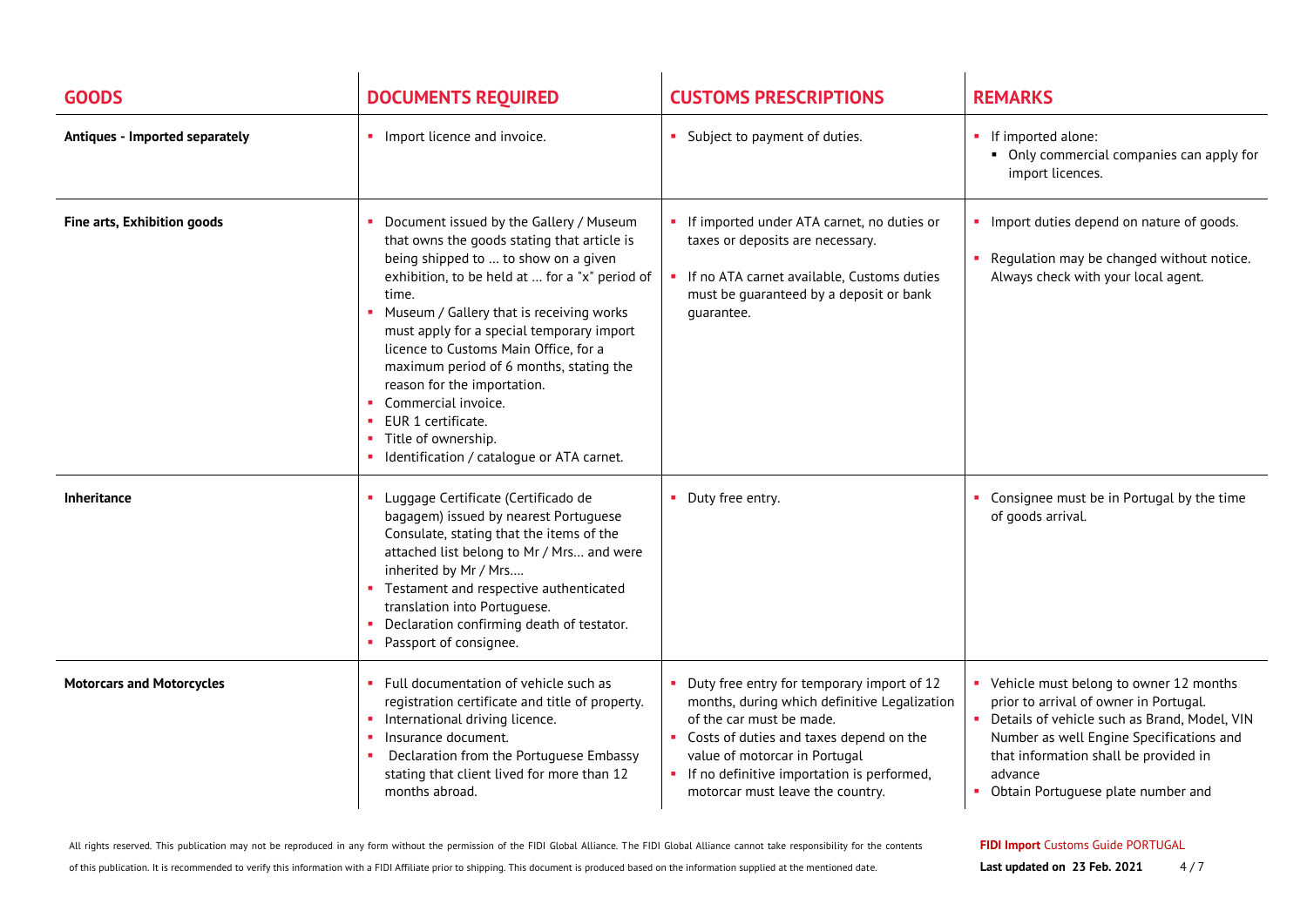| <b>GOODS</b>                     | <b>DOCUMENTS REQUIRED</b>                                                                                | <b>CUSTOMS PRESCRIPTIONS</b>                                                                                                                                                                                                                                           | <b>REMARKS</b>                                                                                                                                                         |
|----------------------------------|----------------------------------------------------------------------------------------------------------|------------------------------------------------------------------------------------------------------------------------------------------------------------------------------------------------------------------------------------------------------------------------|------------------------------------------------------------------------------------------------------------------------------------------------------------------------|
|                                  |                                                                                                          |                                                                                                                                                                                                                                                                        | payment of duties and taxes to be dealt by<br>client directly with a customs broker or with<br>the A.C.P.                                                              |
| <b>Caravans</b>                  | Invoice, showing lowest possible price.<br>Registration certificate.<br>Title of property.<br>×.         | Subject to payment of duties as for<br>motorcars.                                                                                                                                                                                                                      | • Same as previous.                                                                                                                                                    |
| <b>Boats - Definitive import</b> | Registration certificate.<br>• Import licence.                                                           | Subject to payment of duties.                                                                                                                                                                                                                                          | Definitive importation is very difficult.<br>Usually not allowed unless very special<br>circumstances occur.                                                           |
| <b>Boats - Temporary Import</b>  | Registration certificate.                                                                                | Duty free entry.<br>• When boats are imported for exhibition or<br>contest / race purposes special permission<br>from Customs Main Office is necessary,<br>stating that the boat is temporarily imported<br>for a period of  to show in a given<br>exhibition or race. |                                                                                                                                                                        |
| <b>Bicycles</b>                  |                                                                                                          | Duty free entry.                                                                                                                                                                                                                                                       | As long as mentioned on inventory.                                                                                                                                     |
| <b>Electrical appliances</b>     | Same as removal goods.                                                                                   |                                                                                                                                                                                                                                                                        |                                                                                                                                                                        |
| Presents, gifts, souvenirs       |                                                                                                          |                                                                                                                                                                                                                                                                        | As accompanied luggage, there will be no<br>duties.<br>• If unaccompanied luggage, value cannot<br>exceed the amount of 75,00 EURO nor 20<br>kgs weight, per shipment. |
| <b>Pets</b>                      | Certificate of vaccination.<br>Microchip<br>$\mathbf{H}$ .<br>Official Heath Certificate (by Government) | Duty free entry.                                                                                                                                                                                                                                                       | All pets must be subject to medical<br>examination before being cleared from<br>Customs.                                                                               |

All rights reserved. This publication may not be reproduced in any form without the permission of the FIDI Global Alliance. The FIDI Global Alliance cannot take responsibility for the contents

**FIDI Import** Customs Guide PORTUGAL

**Last updated on 23 Feb. 2021** 5/7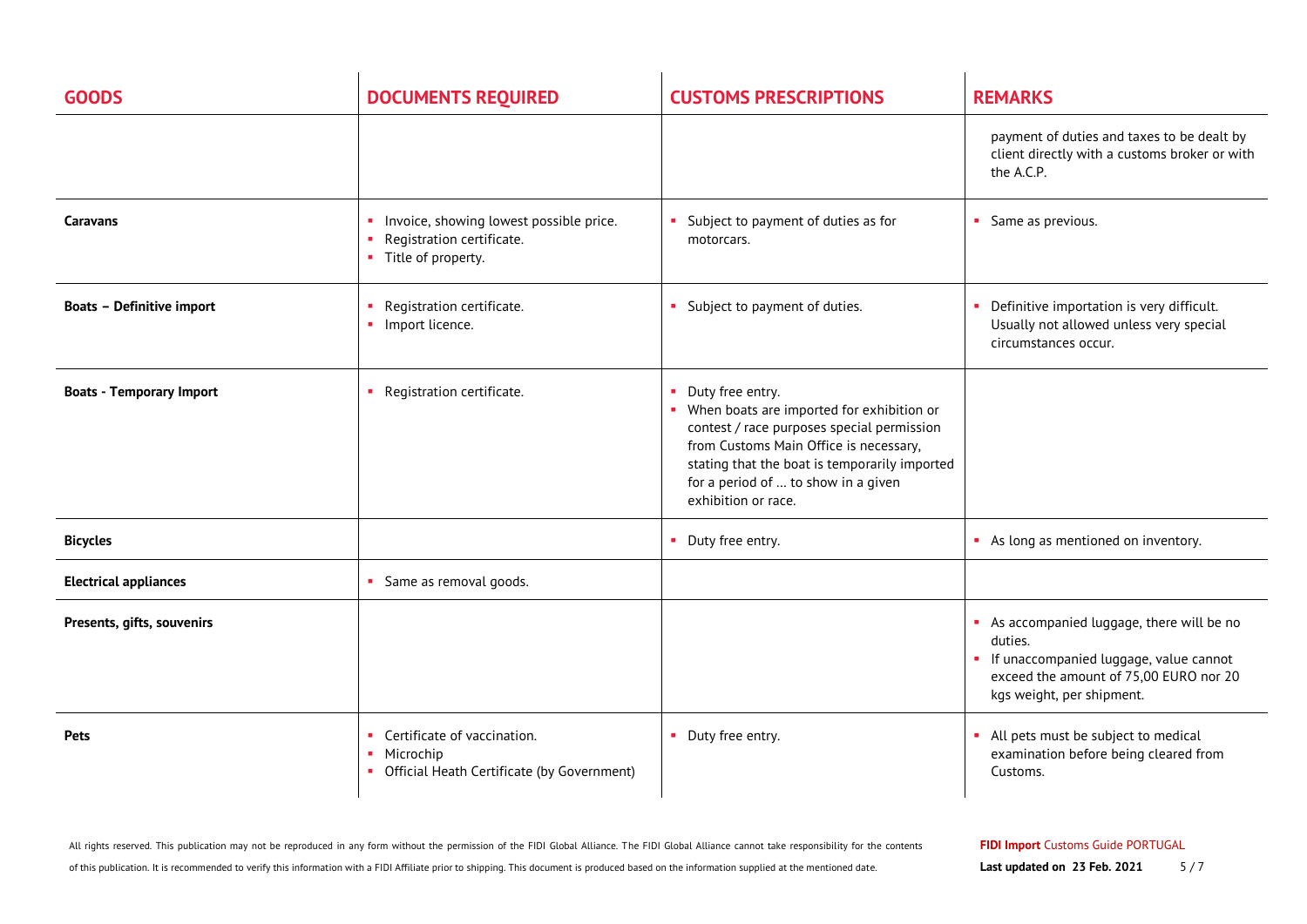| <b>GOODS</b>            | <b>DOCUMENTS REQUIRED</b>                                                                           | <b>CUSTOMS PRESCRIPTIONS</b>                                                                                                                                                                                                                                                                                                                             | <b>REMARKS</b>                                                |
|-------------------------|-----------------------------------------------------------------------------------------------------|----------------------------------------------------------------------------------------------------------------------------------------------------------------------------------------------------------------------------------------------------------------------------------------------------------------------------------------------------------|---------------------------------------------------------------|
| <b>Horses</b>           | Certificate of foal registration.<br><b>COL</b><br>Veterinary certificate.<br>Import licence.<br>a. | Subject to Customs approval.                                                                                                                                                                                                                                                                                                                             | • No horses should be sent without prior<br>Customs approval. |
| <b>Plants</b>           | No documents.<br><b>COL</b>                                                                         | Duty free entry.                                                                                                                                                                                                                                                                                                                                         | As long as coming together with removal<br>a.<br>goods.       |
| <b>Restricted items</b> |                                                                                                     | Pornographic objects,<br>Systems for copying Portuguese mail<br>stamps,<br>Essences for regional wine counterfeit,<br>Drugs,<br>Firearms, cut and thrust weapons, any war<br>instrument without specific application,<br>Roulette or any other game of hazard,<br>Gold in bars,<br>Apes and monkeys,<br>Anything that might be object of<br>negotiation. |                                                               |
| <b>Prohibited items</b> |                                                                                                     | Alcoholic beverages, narcotics, drugs,<br>foodstuff.                                                                                                                                                                                                                                                                                                     |                                                               |